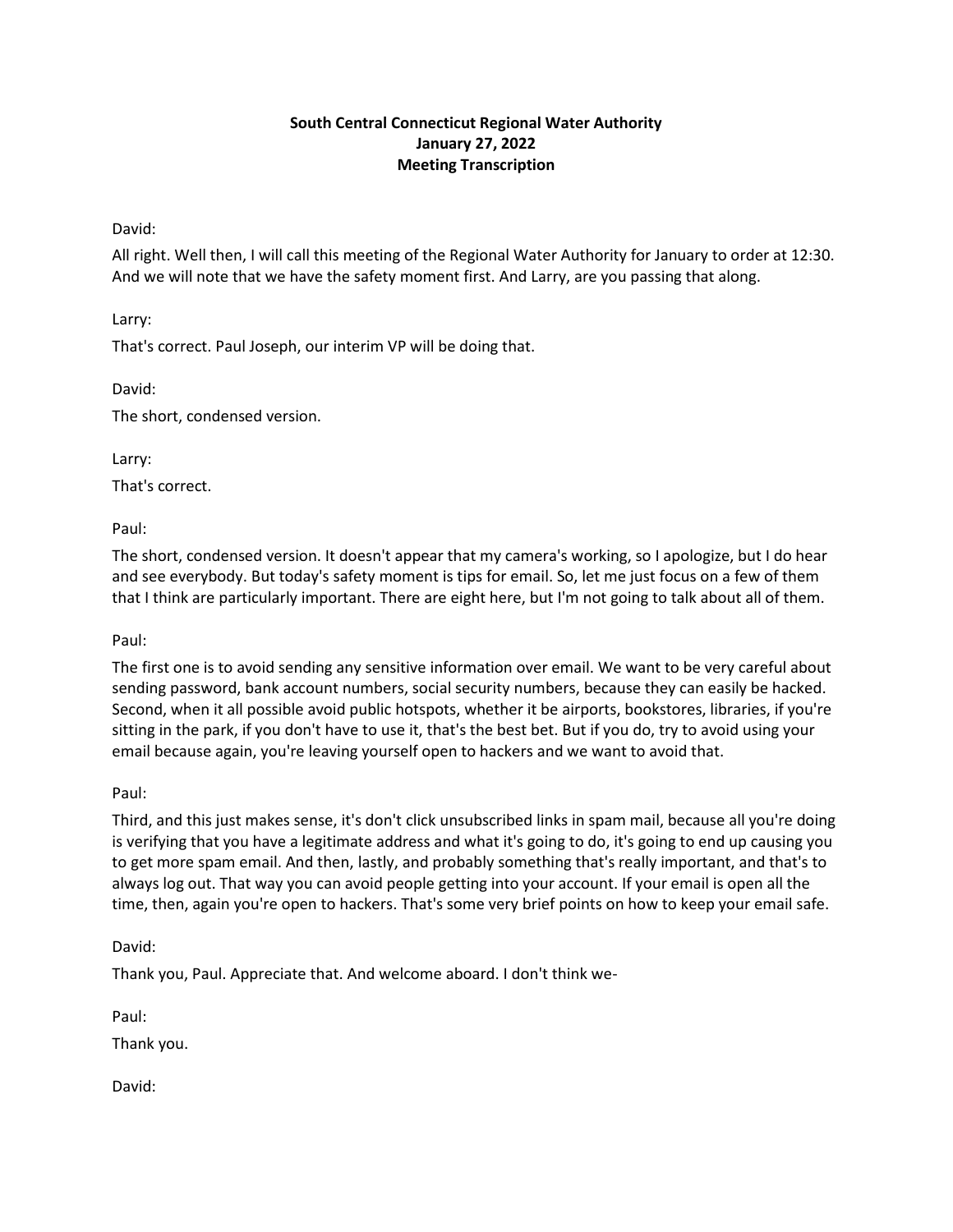... met yet. Although we can't see you, we're hearing you. Thank you. Critical role with the company, and we appreciate that. All right. We will move on to the meeting as the pension and benefit committee. So, is there someone who'd like to move that we recess the authority and meet as that sub committee?

Tony:

So moved.

Kevin:

I second.

David:

Moved by Tony, seconded by Kevin. All those in favor, signify by saying aye.

Group:

Aye.

David: Passed as unanimous. Suzanne, it's all yours. Thank you.

[PENSION & BENEFIT COMMITTEE MEETS FROM 12:32 PM TO 1:17 PM]

David:

Okay. Thank you very much. Good stuff going on there. Thank you for keeping track of all that and keep because on the straight and narrow with regards to those technical matters, all right. We are now an item C, which is meeting as the sole member of the watershed fund. I don't know if Brian is coming. I didn't see-

Brian:

I'm here.

Catherine:

He's here?

David:

Oh the hi Brian. Now you're okay. We couldn't see everybody when we were sharing the meeting afternoon and welcome.

#### Brian:

Good afternoon thank you. [Inaudible 00:48:51] Hey. Excuse me there for a time.

#### David:

Always good to see an old friend. Now we got two Brian's on here. So Brian Stone, you're requesting that we add a member to temporarily get us up to 13 members for a few months and we have a capacity of 15 so sounds good.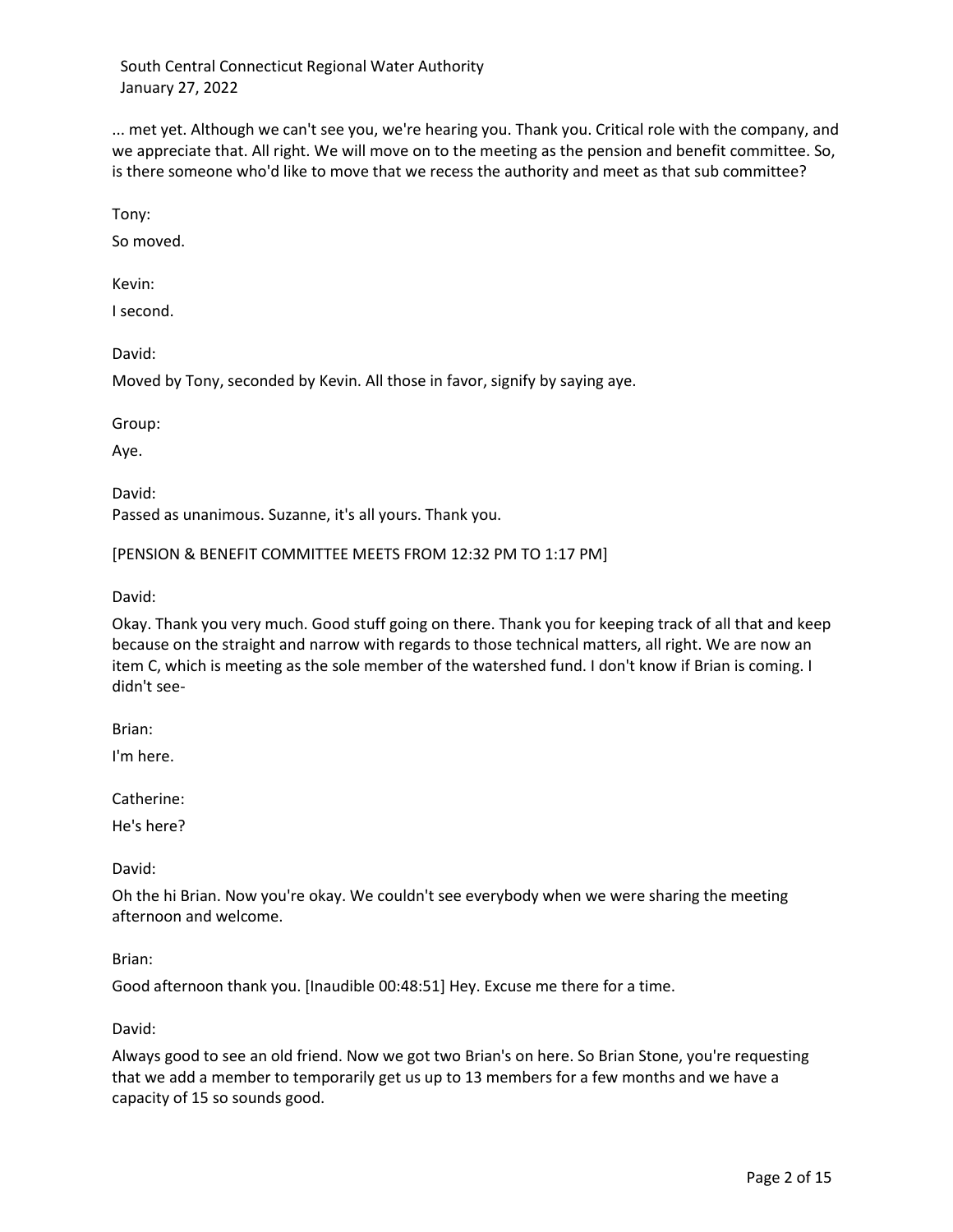# Brian:

Right. April Capone is the director of public affairs for the authority. We have only one act of employee of the authority right now. That's Rob Olejarczyk, on the board and he's actually... This is going to be his last year. And I was discussing that and our needs with Larry and he thought April would be a great fit.

### Brian:

I talked with her. She's excited about being on the board. I think she has a tremendous skill set that will just be beneficial to us so our board unanimously recommends to the authority that she'd be appointed to the board.

David:

Okay. This is pretty much following in footsteps. Kate had been on for this purpose.

Larry:

Kate actually is still on.

David:

Is she still on as the public member now?

Brian:

She's on, but she's not a [inaudible 00:50:12]. She retired, but she stayed on the board of the watershed fund and she's attends meetings remotely, which of course we're all doing anyways.

David:

Right. Yeah. So this follows folks what's your pleasure.

Brian:

I would ask that you vote to elect April to the board and I put in our resolution, let it be for a term expiring August 31st, 2024, which would be the last of our current terms.

David:

Okay.

Brian:

So there'd be five people that would come up that year instead of four, but ho hopefully my goal is to make it all five, to fill our board and make it five, five and five each year.

David:

Okay.

Kevin:

I moved-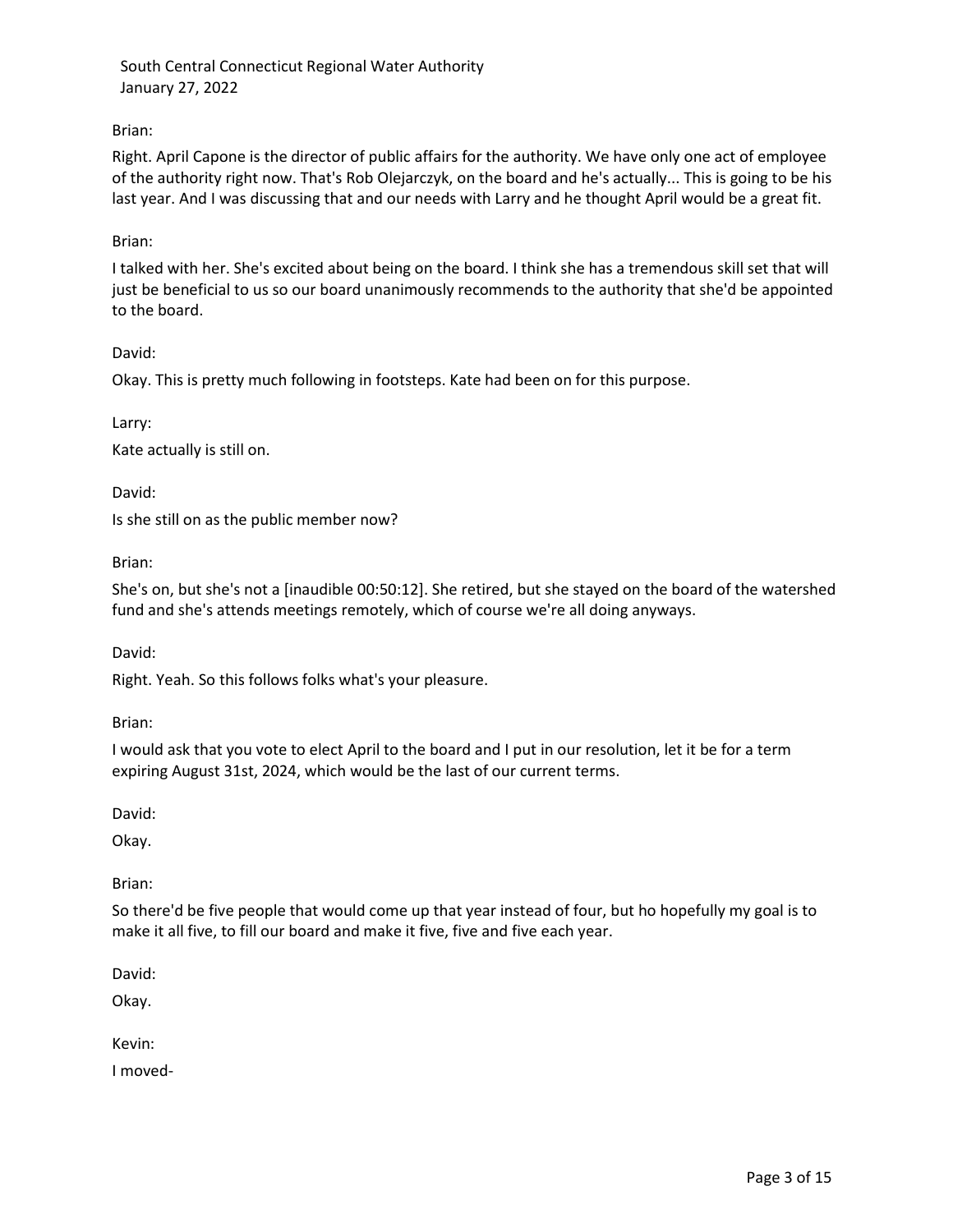David:

Good effort.

Kevin:

The resolution.

David:

Thank you, Brian. Okay. Kevin, you move the resolutions is there a second.

Tony:

Moved.

David:

Seconded I Tony, who is our member of the authority representing us there. Is there discussion?

## Suzanne:

I just have a question since Tony's a member representing us. Is there anything that you'd like to add about her candidacy?

Tony:

I think April's knowledge of the community and the groups that live and work in the community is going to be invaluable to us. There are other members of the board who have such knowledge, but with the RWA's interest in mind, I think April's going to be closer to it. I am strongly in favor of her presence on this board.

Suzanne:

Okay. Thank you.

David:

Oh, sensing you ready to vote all those in favor, signified by saying aye.

Board members:

Aye.

David:

I heard five eyes. So passage unanimously. All right, Brian. Thank you so much. We appreciate.

Brian:

Thank you all take care.

David:

Sorry we couldn't give you lunch.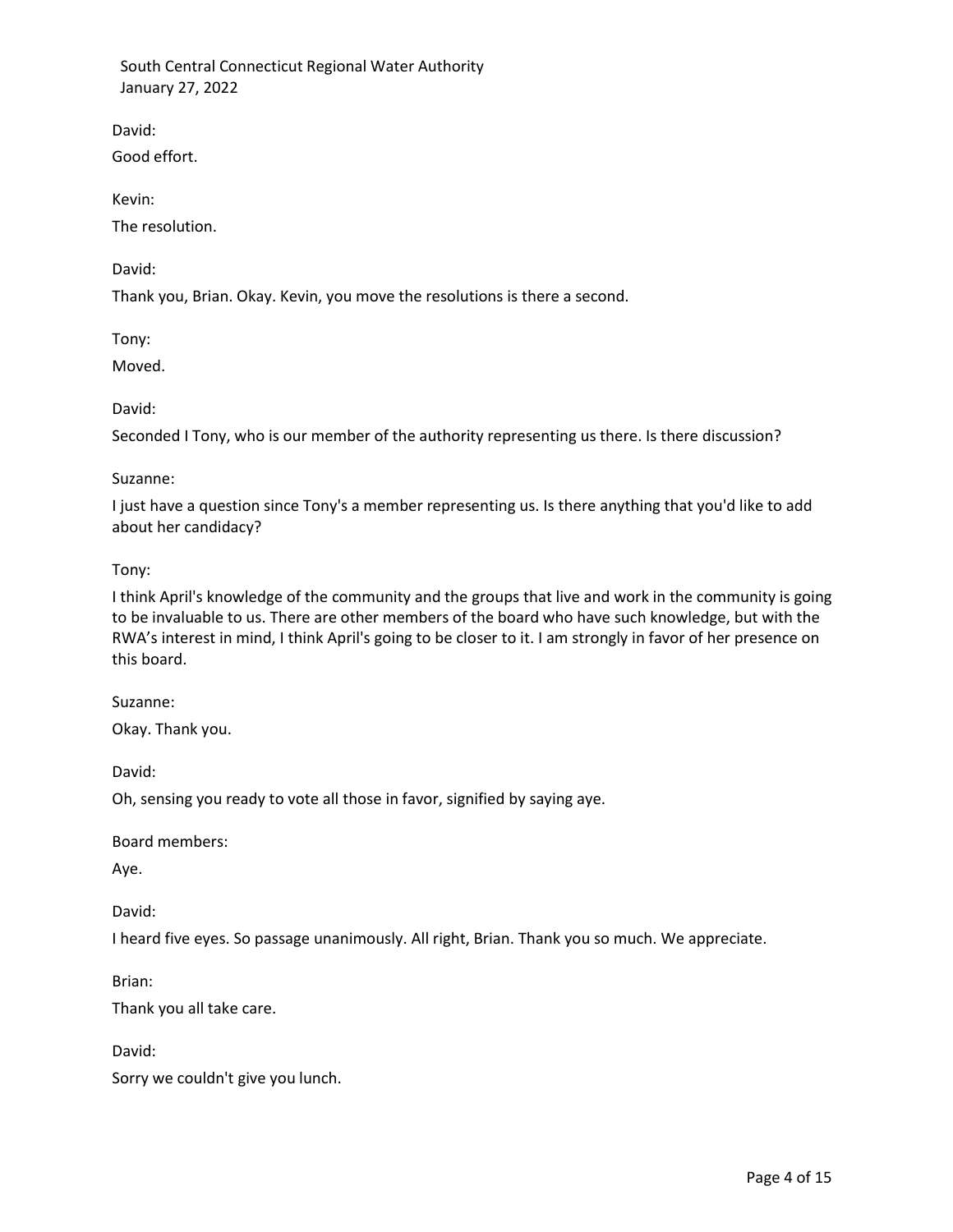## Brian:

Take care, stay safe. [crosstalk 00:52:09] Thank you.

## David:

All Right. So we will move on next to the consent agenda and there are seven items and one is a presentation. So we get a little bit of update on the [inaudible 00:52:22] program, which will be spoken of as part of the board report at the authority at the RPB meeting later per their request last month to get an update on this. So any-

## Suzanne:

I'd like to make... I was just going to make a motion to approve the consent agenda as presented.

### David:

Great. Is there a second? Seconded by Tony. Is there any amplifications or clarifications or request to take items off? Seeing none shaking no, that's good. All right. Well then all those in favor signify by saying aye.

### Board members:

Aye.

### David:

There are five votes. That's great. All right. We are now in finance and we have a type B amendment more significant than usual regarding Lake Gaillard water treatment plant concrete improvements. So who wants to give as a little explanation is Rochelle or is this going to Larry?

## Rochelle:

I can provide the context for this. So basically what we're doing is the west river water treatment plant improvements has available money for fiscal 22. It's been a bit challenge with supply chain issues in particular so we're moving up this critical project that had actually been deferred due to the pandemic and the constraints that we had there into fiscal 22.

## Rochelle:

Given the size of the amendment of 650,000, it does require board approval. I also just want to mention that we are looking at the capital expenditure projections for the west river water treatment plant. As you know, it's one of our larger projects, as well as given the status on the Derby tank and look at what we really expect those projects to come in at, at the end of the fiscal '22 and potentially propose an at an upcoming meeting to move those monies into contingency because they're going to be needed in fiscal '23. So I just wanted to mention that.

## David:

Are their questions or concerns among the board members? I can't see you all because of the presenting. So feel free to speak up and no speaking up. Okay. Very good. Assuming none of you are on mute when you meant to speak, who would like to move this motion or move that we approve. I'm sorry. Move the motion, the [inaudible 00:55:08] this in their sorry.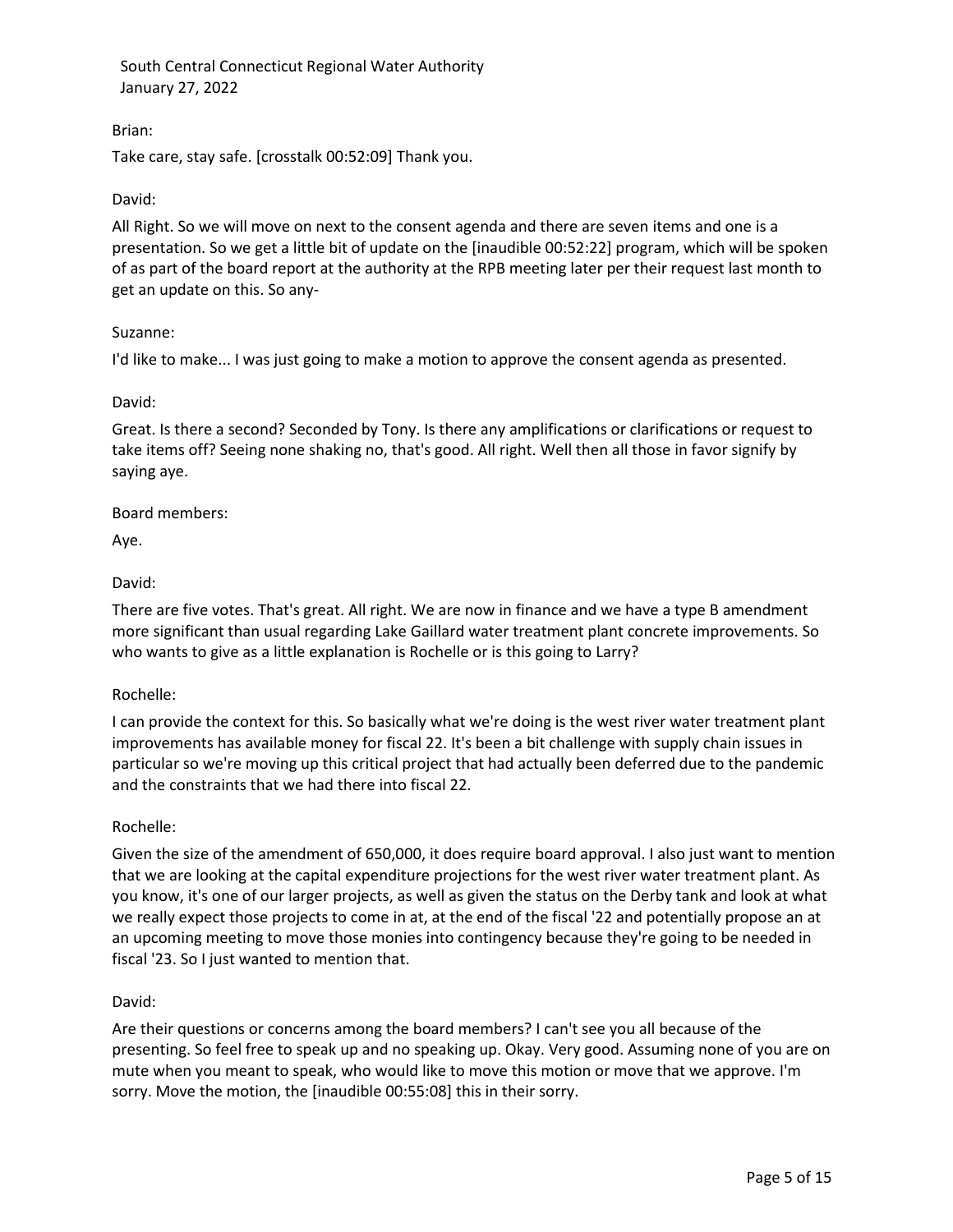Catherine: I'll move the question, David.

David:

Thank you, Catherine. And who would like to second?

Suzanne:

I'll second it.

David:

Thank you, Suzanne. All right. Sensing. You're all set with discussion and ready to vote all those favor signified by saying aye.

Board members:

Aye.

David:

I heard five votes. Perfect. Thank you. Passes unanimously.

Rochelle:

Thank you.

David:

We are now on updates. Thank you very much, Rochelle. Appreciate that. And keep our capital plan moving and keep our system in good shape. Updates we're going to hear first. The COVID update. I don't know. Larry, did you want to... Well you take over this section here.

Larry:

Yeah, Paul Joseph will do the COVID update.

Paul:

Okay. I found a plug in camera. So here I am. Welcome to the group.

David:

Nice to see you.

Paul:

As of Monday we had 64 confirmed cases. This is an increase of 21 cases since Jeanine made the last report, and we'll continue to monitor this. Our vaccination rate has gone up. It went up from 81% to 85%, which is excellent. Our mask mandate remains in effect for all of our indoor locations in including the water plants we have been cleaning every Saturday we do a full electrostatic spraying in all shared workspace. And again, the treatment plans were included in this treatment.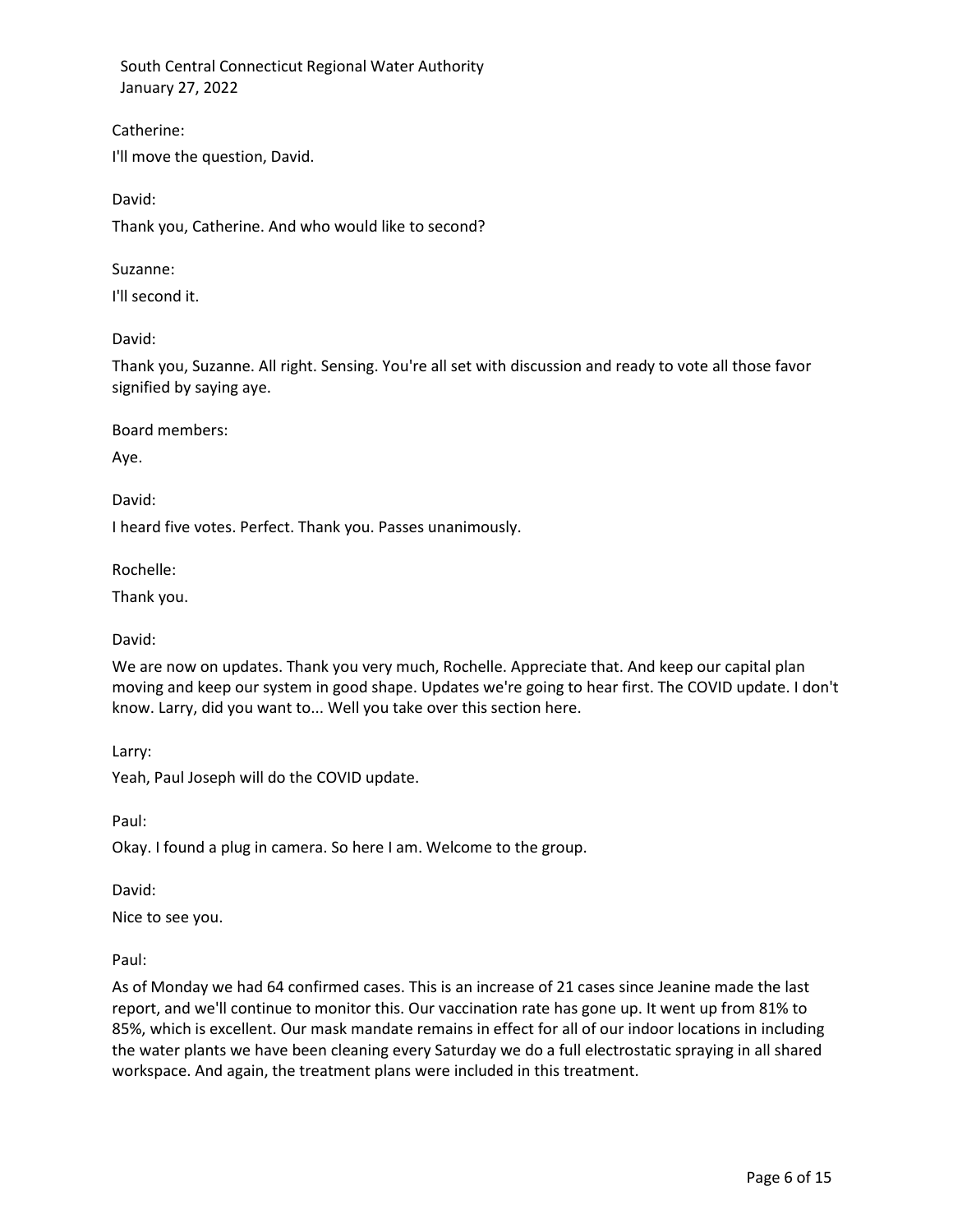# Paul:

And then at 90 Sargent, there's a daily midday sanitizing of common areas, which include door handles and tables. I checked the Connecticut COVID positivity rate yesterday that comes out every day at three. And as of yesterday, the positivity rate was 11.36%, which is a drop from Monday, which was 13.75%, but it's still high. And so currently we will have our employees working remotely until February 4th. And on the second we'll send out an email informing them whether or not we will continue with this full work from home or return to office policy.

## Tony:

What the goals that would bring them back.

# Paul:

I think certainly, and we have committee that looks at this. I think you want to a positivity rate below 10.

# Tony:

Seems like a low boundary. The employees and the union people are not worried about coming back at those levels?

# Paul:

I honestly don't know without doing an employee check.

## Larry:

Tony there's some concern from employees about coming back during this period of time when the positivity rate is higher. So we're giving them that flexibility that having them stay home, those that can work from home effectively.

## Prem:

I can speak from a perspective of customer care. So our productivity levels are pretty high. And as you know we've [inaudible 00:58:33] event live with our many different initiatives and the team has been outperforming. So there are concerns in terms of coming back. Like Paul mentioned, we have another conversation to see what makes sense, and we may have to push up the data again, Tony. So looks like at this point, we just have a watch, we'll have to regroup again and come back.

## Tony:

Is there any word yet on what target is for us coming back and meeting in person?

## Larry:

No, David, and Mario and I have talked about that at our meetings. And we'll probably be remote, I think through March at this time. And we'll just have to evaluate what's going on both at the RWA as well as the going on and the outside.

## David:

Yeah. And as I've said in the past. Some of it will depend on the mayor because we are in New Haven, we're hosted by them. And he wanted the percent, some percentage I believe vaccinating people to hit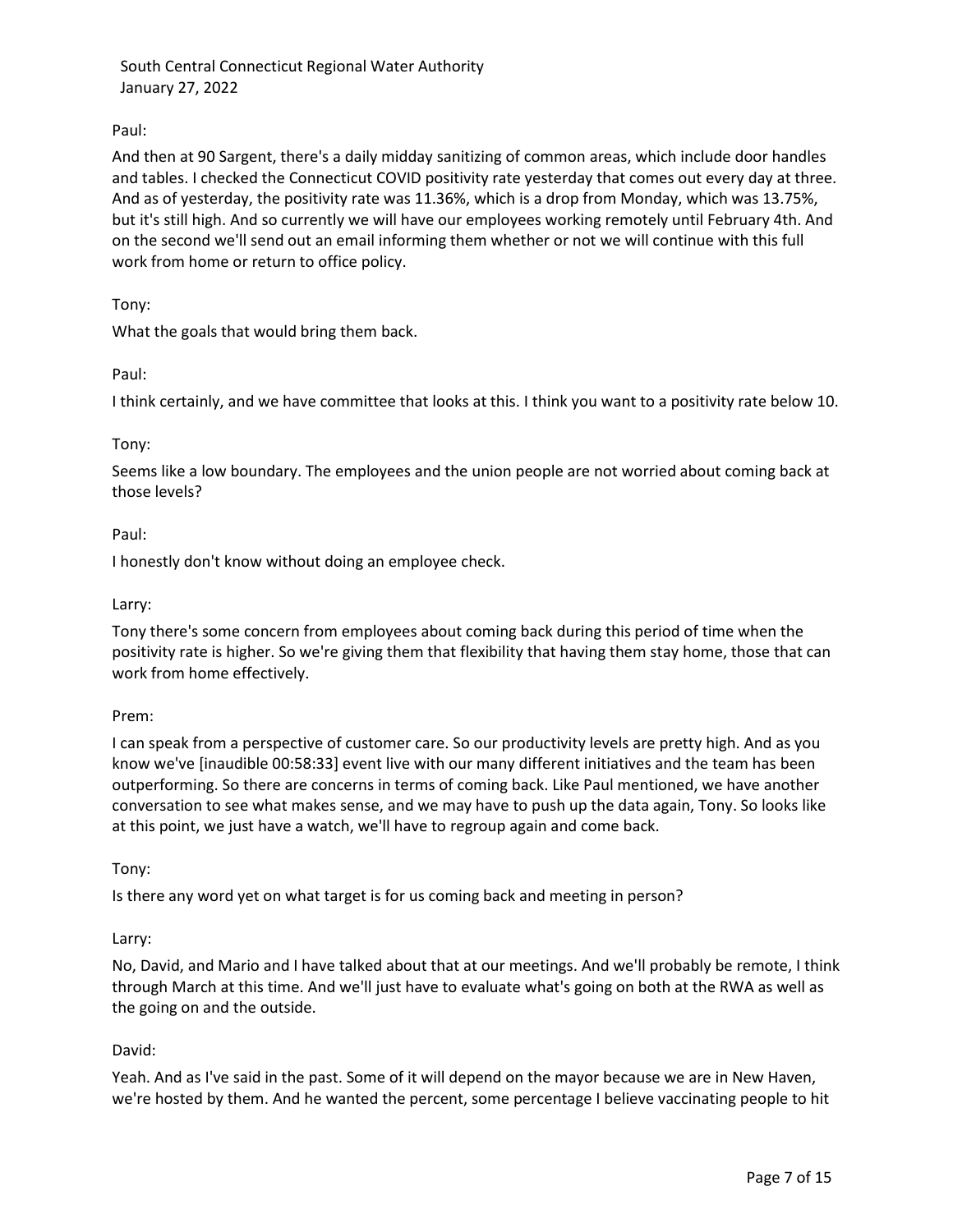80% before he would allow open public meetings. And I don't want us to have to go into the larger meeting room and be spread out. Because we have had meetings in there we can't hear each other. The ceiling [inaudible 00:59:52] are bad. So I don't want us to be to the point where we're there. So it has to be that we're good enough to go into the small room and me and now maybe it'll just be the five of us plus Larry actually in the room. And then the screen, can have a...

### David:

Of us plus Larry, actually in the room, and then the screen can have our presenters. And so, there may be a hybrid. And that will happen, hopefully, sooner rather than later, but think spring, as well. That's what we've been talking about. And we may be meeting in person sooner than RPB does, because we're a smaller, more nimble group, I think. So.

### Tony:

The nonprofits are planning to re-meet in March.

#### David:

Yeah. So March or April depending, could be. Maybe our first get together would be the budget meeting, which is the end of March. That might be a timetable for a special topic, which we have anyway. That special meeting that might be the time, but-

### Tony:

Isn't it safer to meet remotely? Because we could kill each other, if we're all in the same room.

David:

It is safer to meet remotely. That's why we're doing that, so far. And-

#### Suzanne:

[crosstalk 01:00:50] So-

David:

Not just for health reasons, as you're alluding. Sorry, Suzanne.

#### Suzanne:

That's okay. I would just ask, David, that you consider as you make the decision, that it be in sync with whatever Larry's asking employees to do. So if employees are being asked to be going back to work, and sitting in conference rooms to meet, then we should go back and meet in conference rooms, and do whatever is in sync with that.

#### Tony:

Should we lead that, Suzanne? Should we be ahead of them?

#### Suzanne:

I don't know that we have to be ahead of them. I just don't want to be sitting in remote, and employees are... Employees going back to work, sitting at their desks, six feet apart is different than being asked to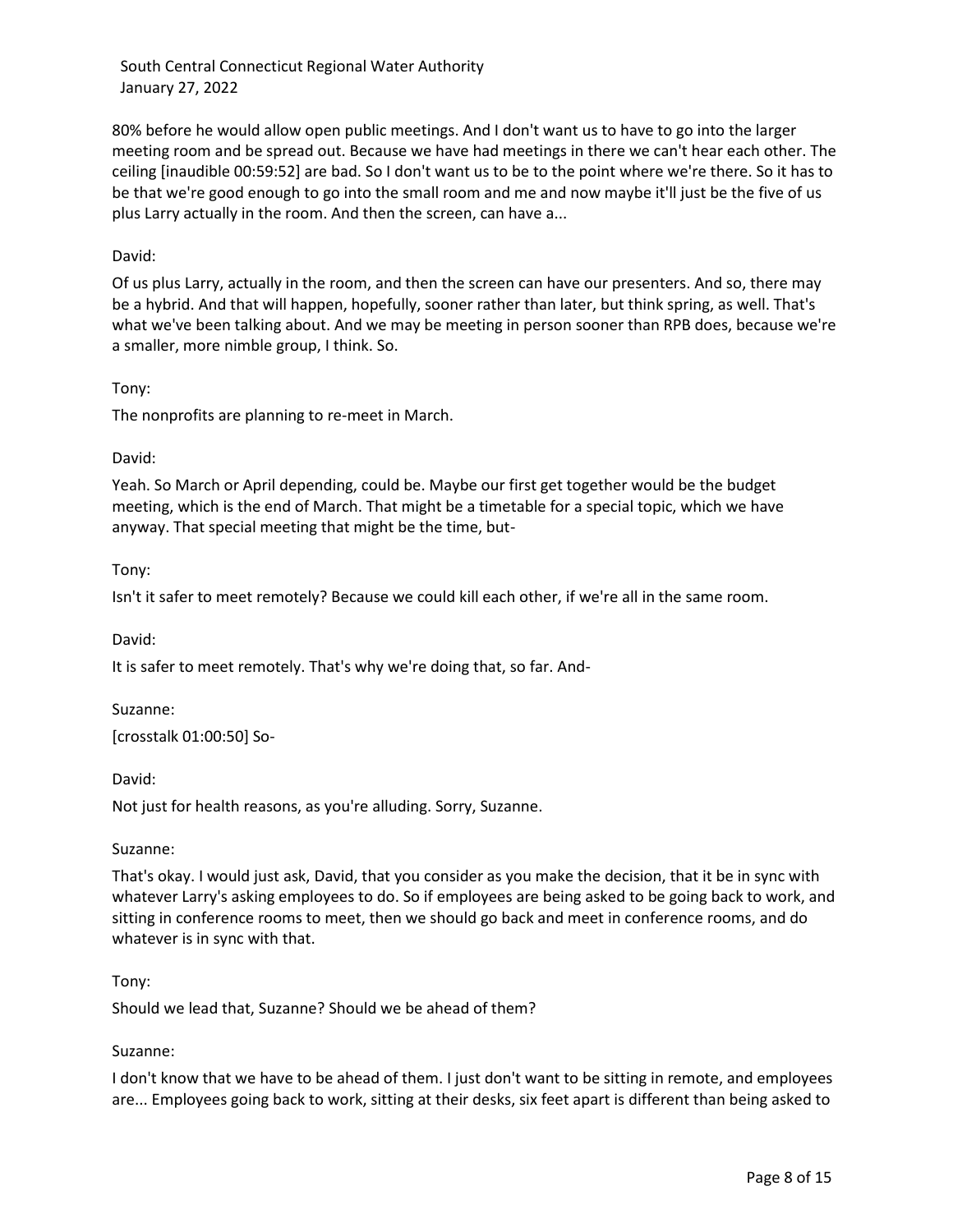be called into conference rooms and tighter quarters. So, I just want to mimic whatever we're asking them to do, that we don't enjoy a certain remoteness, when everybody else is a little closer.

### David:

[crosstalk 01:01:44] Understood. But I'm not so sure that their remote meetings in conferences have quite the number of people that we do. So [crosstalk 01:01:52] the factors-

#### Suzanne:

[crosstalk 01:01:53] All things considered. Right.

### David:

Right. Right. I would like us to get back to meeting in person as soon as we can, because I think that's much preferable, in terms of actually seeing each other, and getting more of a feel, how we're feeling about items that, rather than the sanitized version here, that we're getting when we're remotely in our own places.

### Tony:

So, how were we doing with our vacancies? Do you have a handle on that yet?

### Paul:

We're having a tougher time. Melanie is working on what we have. I don't have an exact number of how many openings right now. I can have that for you, certainly, for the next meeting, but it's been difficult finding people. And it's also difficult finding the right people from a DEI perspective, because from a culture point of view, we're certainly looking to, hopefully, make the organization more diverse. But, we're plugging away. We're using as many sources as we can, and we're putting forth our best efforts.

David:

Thanks.

#### Paul:

I would note, in our board report, the number of employees versus the number that's authorized is about 12 or 13 different. And that's been a number we've had fairly consistent for quite a while. So, it appears as though we weathered through COVID without making the hiring process even more difficult than it could have been. So, just my observation.

#### Tony:

David, before we move on further, can I ask for a brief executive committee meeting at the end of your agenda?

#### David:

Yes. We need to have one as part of your compensation committee and review of Larry's performance, so far, midyear review. So-

#### Tony: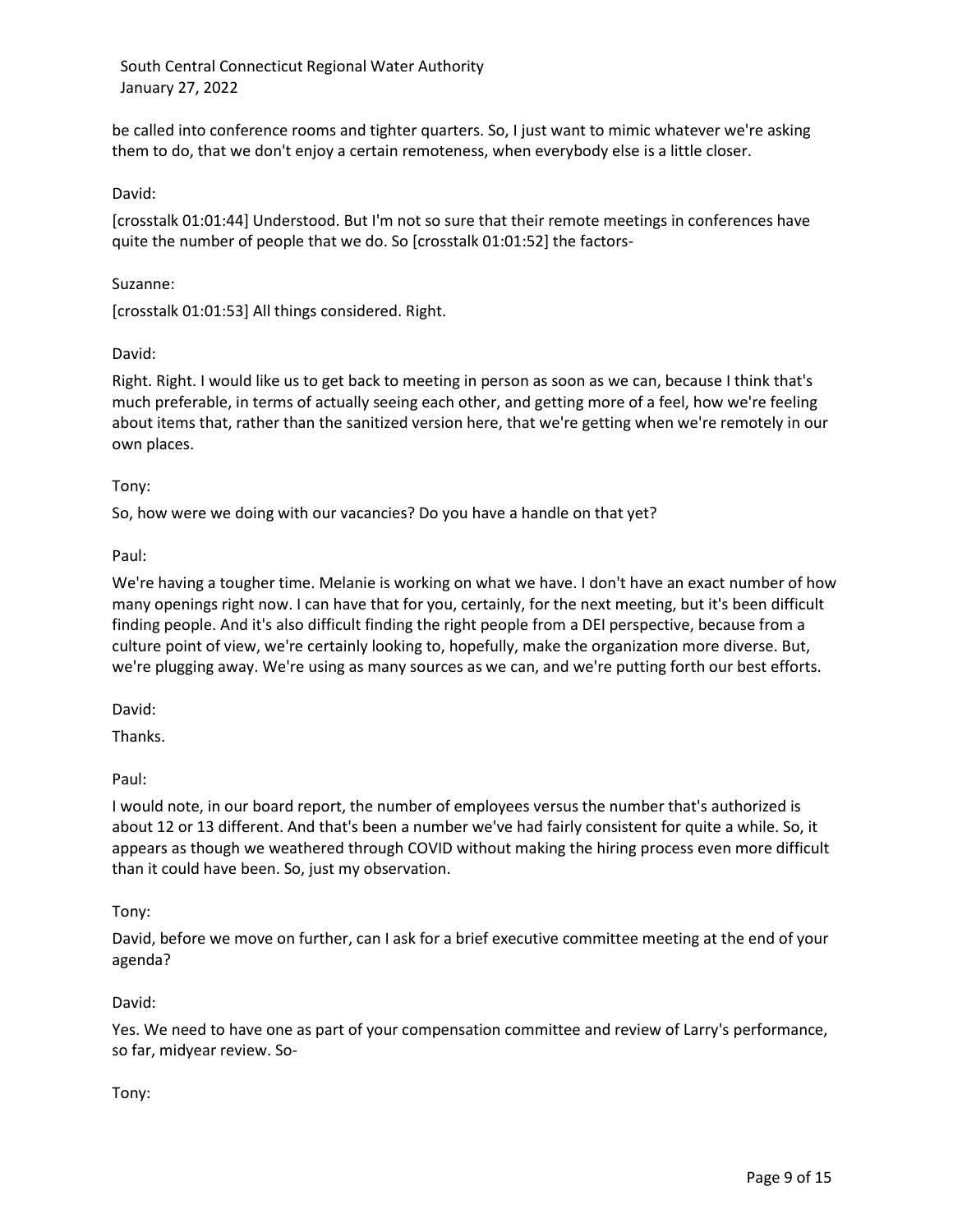This would be for a different issue.

David:

All right. We'll have to talk about that, and the board can decide if we want to do that. Absolutely.

Tony:

Okay. Thank you.

Larry:

Yeah. Are there any more questions about COVID or anything related? If not, I'll give a brief update on the highlights from my board letter. So, no questions? I wanted to let you know, and that, that we are in the process of due diligence for the acquisition of a regional lab, as well as another well services company. I also informed you, in the letter, that we have recently entered into a partnership agreement with the town of Walcott Sewer and Water Authority, as part of our efforts to offer pipe safe to homeowners outside of the RWA service territory. And Prem and Dennis Donovan handled that, did a great job, and really an exciting development for the new year.

## Larry:

And I also mentioned, in the letter, about our ongoing strategic partner arrangement with the engineering firm of Tighe & Bond. And the partnership is continuing to work as designed, and Tighe & Bond is continuing to be a great strategic partner to the RWA, providing ideal support to our engineering staff.

## Larry:

So with that, I'll conclude my report, unless there's any questions.

David:

Are there any questions? I'll have to ask you to speak up, because can't see all of you. All right. All right. Very good, Larry. Thank you. So then we will move on to reports of the RPB committees and your committees that you visited. For January, we had Catherine at finance. Were you able to attend?

Catherine:

Yes, I did.

David:

Good.

## Catherine:

So the finance committee, after reviewing this safety moment, and approving the minutes, took some time to discuss the completeness of the application for Lake Gaillard, water treatment plant clarifiers, recycling pump station, and concrete restoration project, and did recommend that a public hearing be scheduled, or that they discussed the scheduling of a public hearing at the next meeting, which would be today.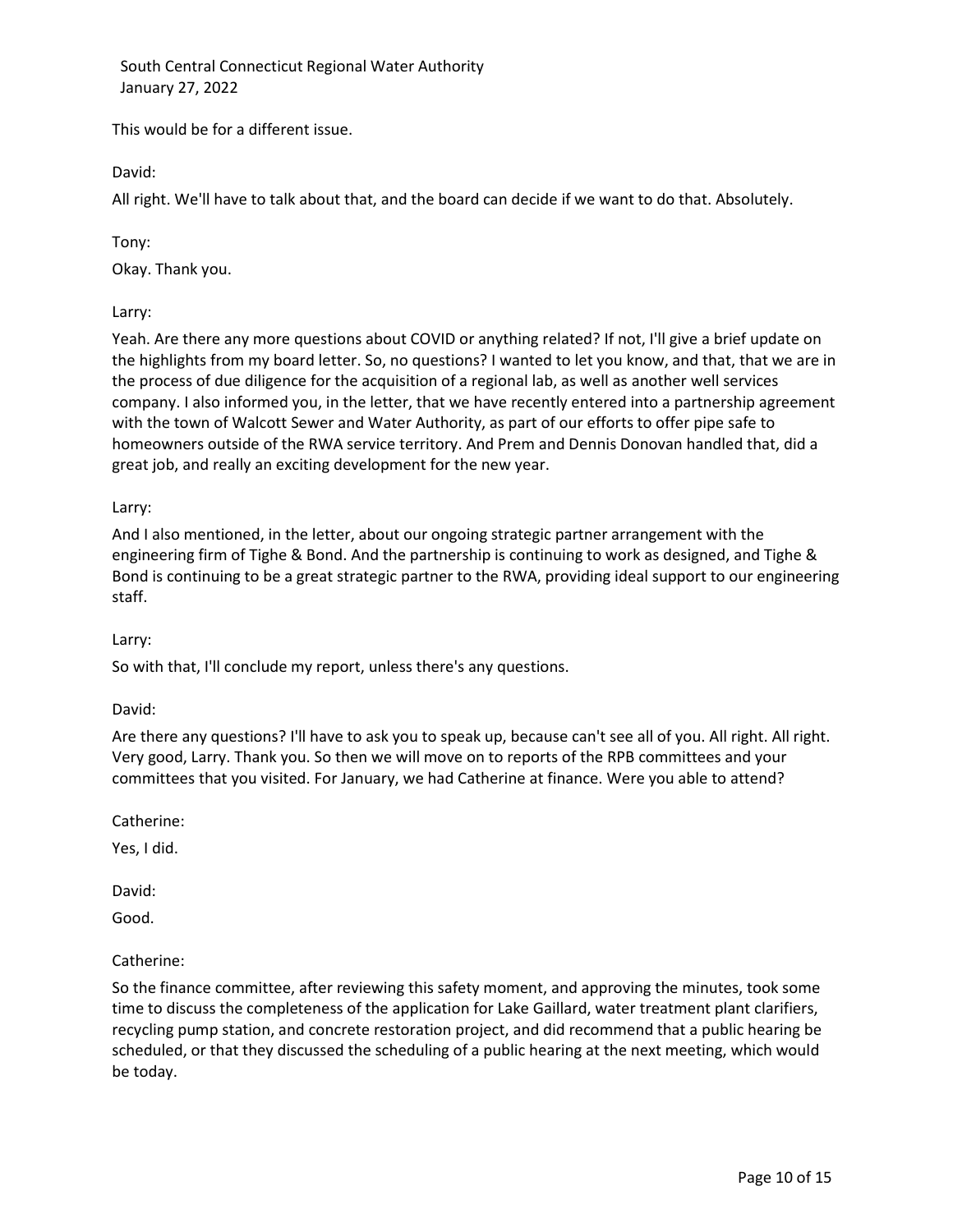## Catherine:

The committee also reviewed, Rochelle actually made a presentation for financial reporting. There weren't any controversial issues discussed, but there was quite a bit of conversation about the monthly billing. Many members wanted greater understanding and clarity on how different types of structures are billed, commercial versus residential, meter size, and the like. And that was a robust and very interesting conversation. I learned a lot.

## Catherine:

Finally, there was a review of the dashboard report for RPB, and then they scheduled who would be attending the various meetings in the future. Does anyone have any questions?

Catherine:

Okay.

### David:

Then, thank you so much. And [inaudible 01:07:58] this committee met. Kevin, were you able to attend?

Kevin:

I was. So, met and there was an update from Mr. Henley, the RWA's aquatic resource scientist, and Mr. Tracy, excuse me, the RWA's invasive species management technician. And this was an update on the water chestnut harvest at Furnace Pond in Branford, which has been going on, I don't know if it's been two years or three years, now. They talked about the progression of the water chestnut, and the conditions, overall invasive species prevention, the equipment used, the decomposition and future initiatives. And you can definitely see, I've seen the presentation, you can see the progress that's been made.

#### Kevin:

There was also a report, the typical report, from John Triana that's got a lot of detail in it. I'm not going to go over each point.

#### Kevin:

A deer hunt surveys have been mailed out, and those deer hunt surveys are being returned. And they're gathering that information, getting feedback from that program.

#### Kevin:

Invasive plants, they documented or treated invasive populations in North Branford and Gilford, and discussed aquatic species grant that was applied for last year, with the new grant writer for the RWA. They've, so far, documented or mapped 39 acres of invasive species, and treated 2.66 acres. So that's been an ongoing process or initiative that's started two, two and a half years ago.

## Kevin:

So there's progress being made. And I think the land's being managed very responsibly. So, that was it.

David: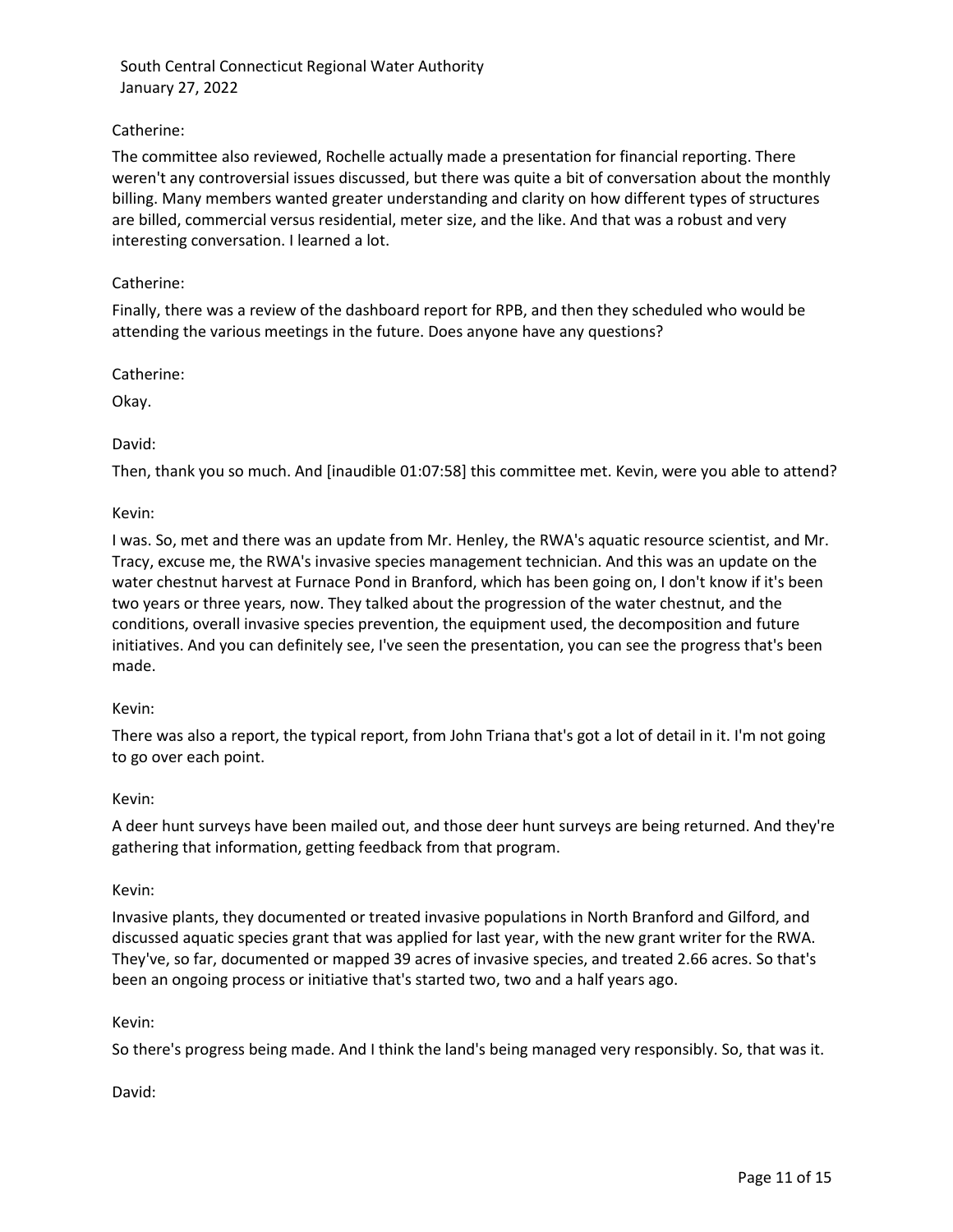Very good. Thank you. Questions? All right. And then consumer affairs met this past Monday. Suzanne, were you able to attend?

### Suzanne:

I was able to attend, David, and picking up on Catherine's comments from her committee, this is the shortest meeting in, I think, in the history of consumer affairs, but we did get done some interesting presentations around the financial reporting and analysis, that has to do with the historical background, and the various scenarios of build consumption by fiscal year, class, and months. So, some of the questions that Catherine was talking about being raised in her committee got addressed in a formal presentation by Rochelle. She did a nice job laying out and having visuals. So, you could see the changes and the impact of the monthly billing by sector, along the way, in terms of the customers we serve for RWA.

### Suzanne:

The OCA reported nothing new, but that they were involved in the review of the Lake Gaillard water treatment plant application. And, they also approved this bill. And that was pretty much it.

### David:

All right. Thank you for that. Regarding that, I know, Larry, I may be a little bit early, but any feedback yet on the monthly billing, in general, for us?

### Larry:

Well, it's going successfully. We have had an uptick in calls, some customers, because some of them paid their bill in December, and then they got a bill in January, so they're calling to see if that's correct. So calls went up from 150, 200 a day, up to 500 a day during the first part of January, but the team did a great job putting it together, and it was on time and on budget. So, we'll provide a little bit more robust update a little bit later on, either March or the July timeframe, depending on calendars and agendas.

## David:

Okay, thank you. All right. So then the next item on the agenda is to meet as compensation committee, but before we do that, Tony, what subject matter did you want to have us vote to add to the agenda? Or is it something contained within another area?

#### Tony:

Personal communication, which I sent to all of you, I think.

#### David:

Oh. Well, you did. And I suspected that since that is related to exactly your committee's item number three, I thought we would discuss it then.

Tony:

Okay, fine.

David: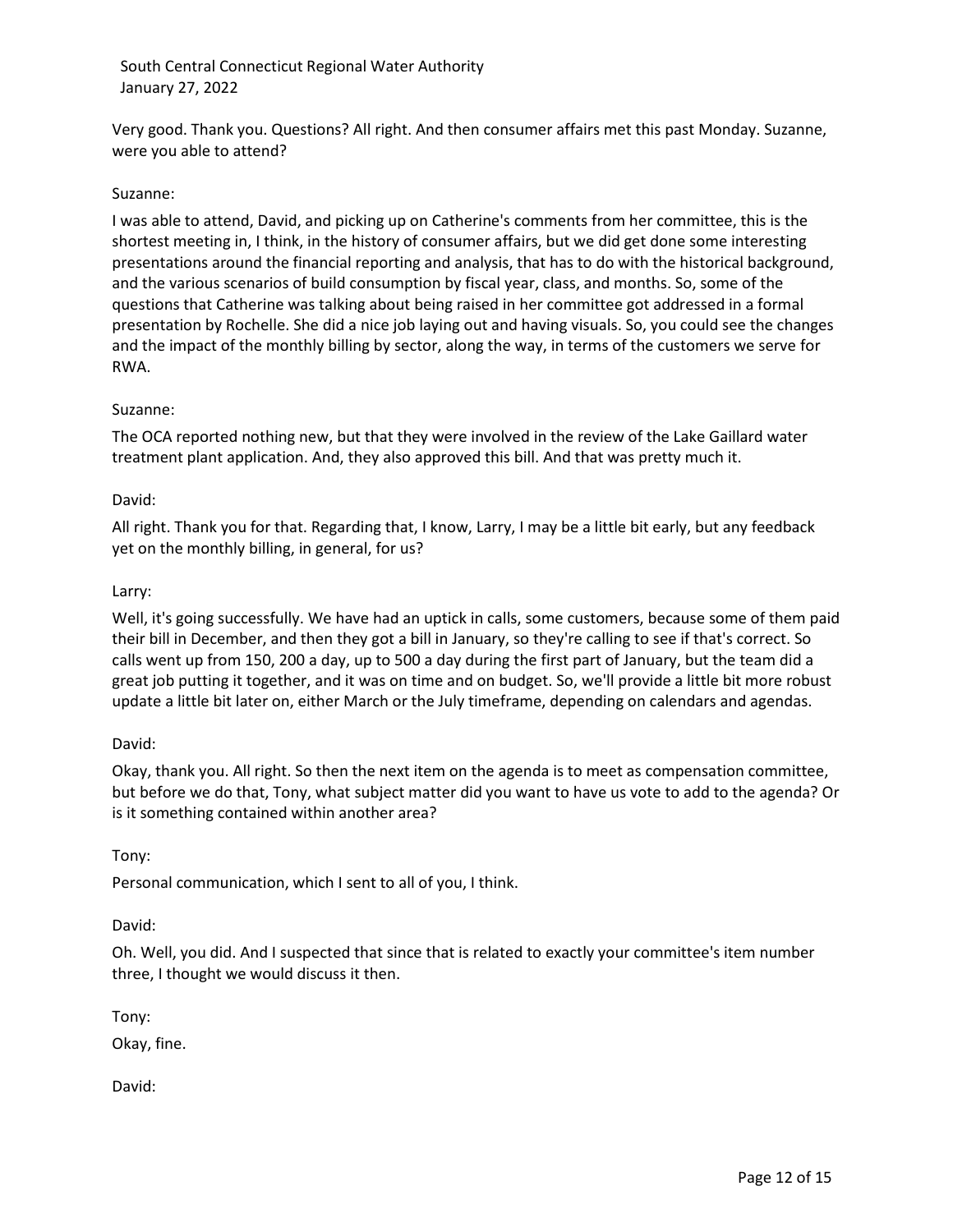I wondered if that's what it was, so, all right. All right. So then, we are ready to recess as the Authority and meet as the compensation committee. Who would like to move that?

Tony:

I will.

David:

You will? All right. Second? Moved by Tony, seconded by-

Catherine:

I'll second.

David:

Seconded by Catherine. Thank you. All those in favor of that, please say, "aye."

Group:

Aye.

[COMPENSATION COMMITTEE MEETS 1:41 PM TO 3:23 PM]

Tony:

[crosstalk 01:52:24] motion to come out of the committee and resume as the authority?

Catherine: So moved.

David: [crosstalk 01:52:31].

Tony: [crosstalk 01:52:31].

Jennifer:

Hello?

David:

Hi.

Tony: Hi, there, Jennifer.

Jennifer: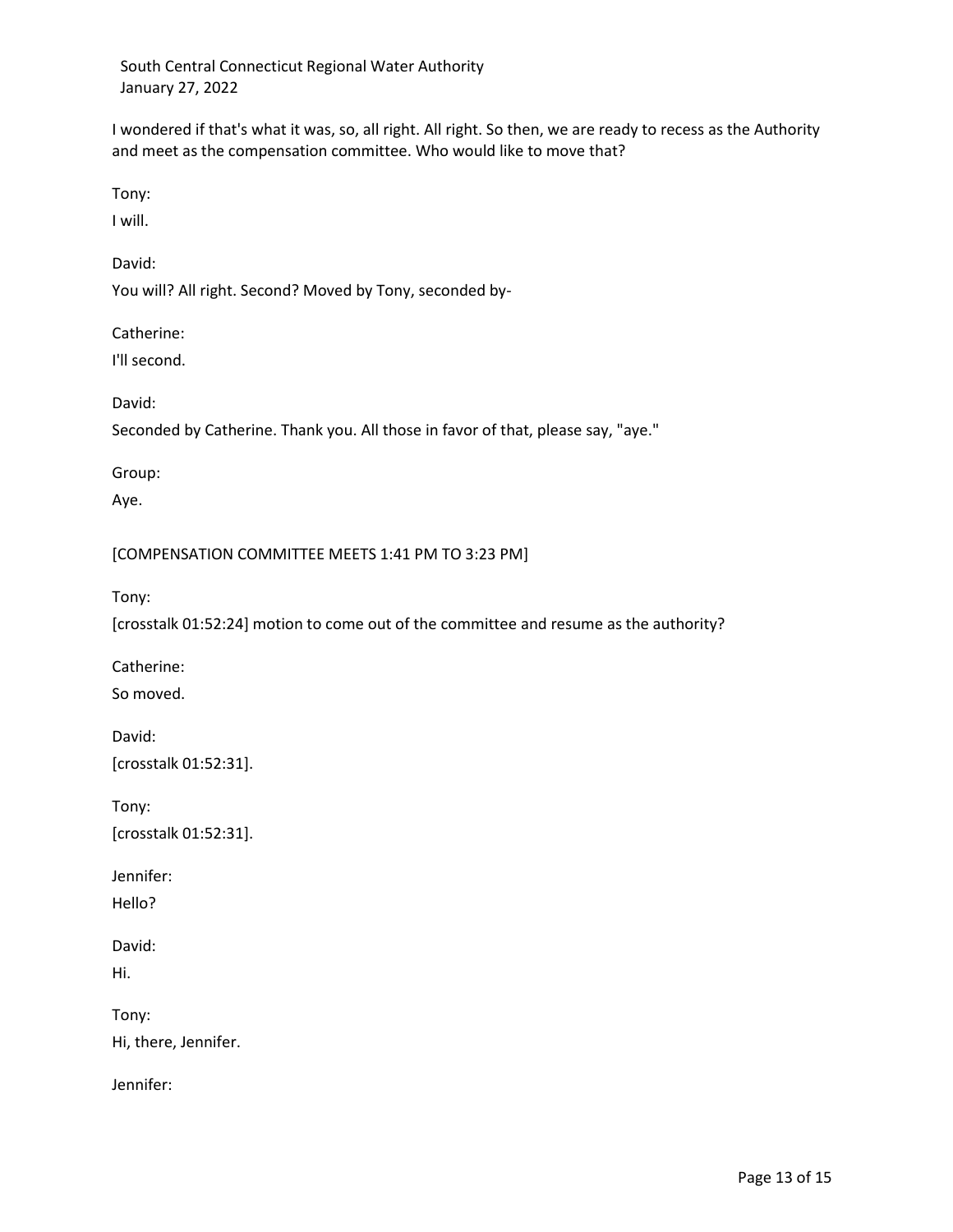Hi.

Tony:

You're just in time.

Jennifer:

I know. Sounds like it.

Tony:

How about those in favor of turning everything over to Jennifer and let her solve it?

David:

Ay yai yai.

Catherine:

So [inaudible 01:52:50].

David:

You're back as the authority. The last item on the agenda is at that matters arising from the committee meetings. We did have the resolution designating senior management functions that happened to receive an endorsement from-

Catherine:

Right.

David:

... the benefit committee, so what's the pleasure? I assume the chairman of that committee is trying to move that as a motion for the full board. Is there a second?

Tony:

Second.

David:

Seconded? Any discussion on that further than what-

Catherine:

Yeah, you need to slow down. You lost me. I don't know where we are.

David:

We're moving to approve the recommendation from your pension benefits committee regarding the 401(k) management.

Catherine: